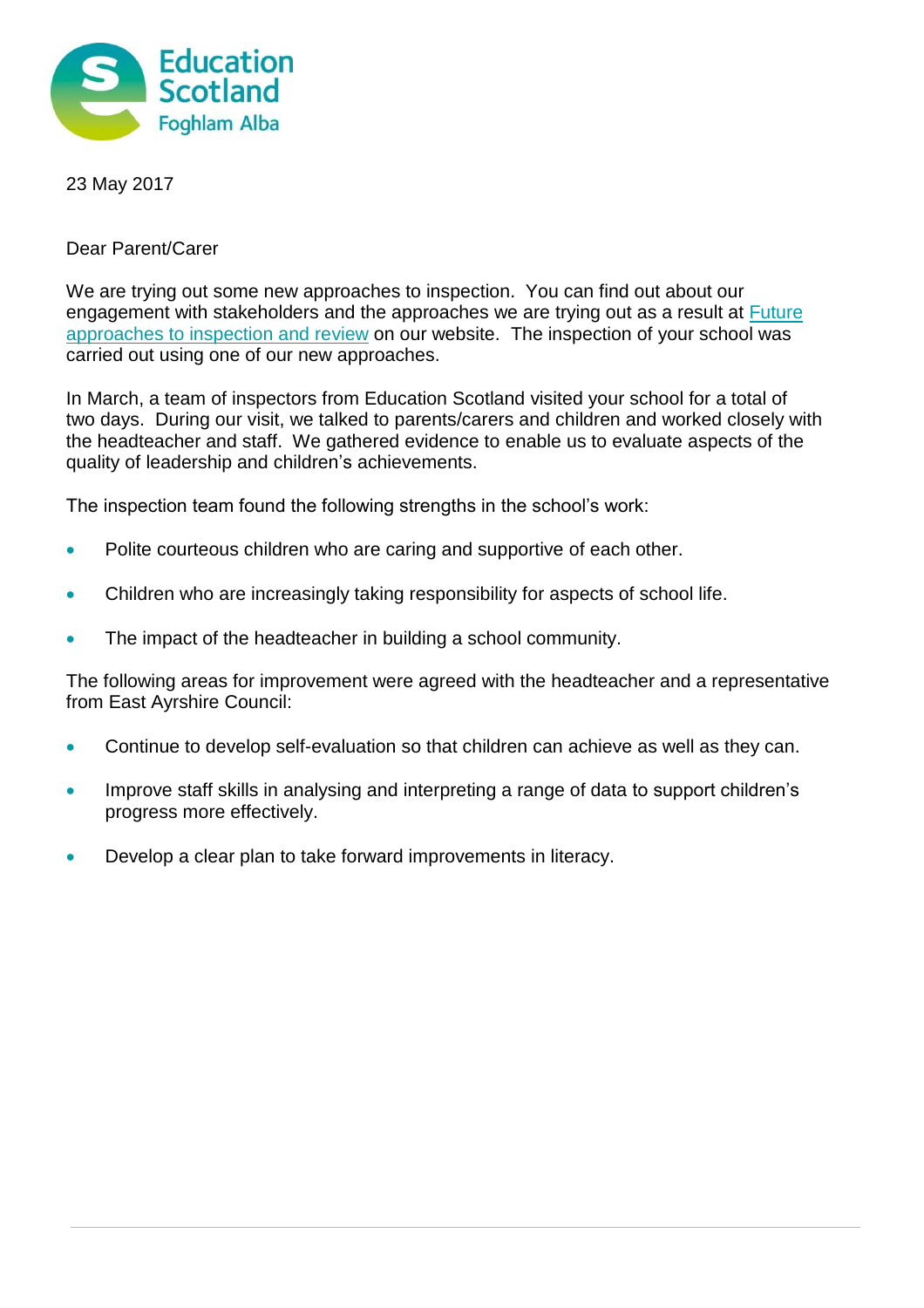**Quality indicators help schools, education authorities and inspectors to identify what is working well and what needs to be improved in the work of the school**.You can find these quality indicators in the publication *How good is our school<sup>1</sup> ?* Following the inspection of each school, the Scottish Government gathers evaluations of quality indicators to keep track of how well Scottish schools are doing.

# Here are Education Scotland's evaluations for Darvel Primary School

| QI 1.1 Self-evaluation for self-improvement | good         |
|---------------------------------------------|--------------|
| QI 3.2 Raising attainment and achievement   | satisfactory |

This letter and a more detailed document called the Summarised Inspection Findings (SIF) will be available on the Education Scotland website at **<https://www.education.gov.scot/inspection-reports/east-ayrshire/8220522>**.

## **What happens next?**

We are confident that the school has the capacity to continue to improve and so we will make no more visits in connection with this inspection. East Ayrshire Council will inform parents/carers about the school's progress as part of its arrangements for reporting on the quality of its schools.

Peter Gollogly HM Inspector

 $1$  How good is our school? ( $4<sup>th</sup>$  Edition) 2015 [How good is our school? \(fourth edition\)](https://education.gov.scot/improvement/Pages/frwk2hgios.aspx)